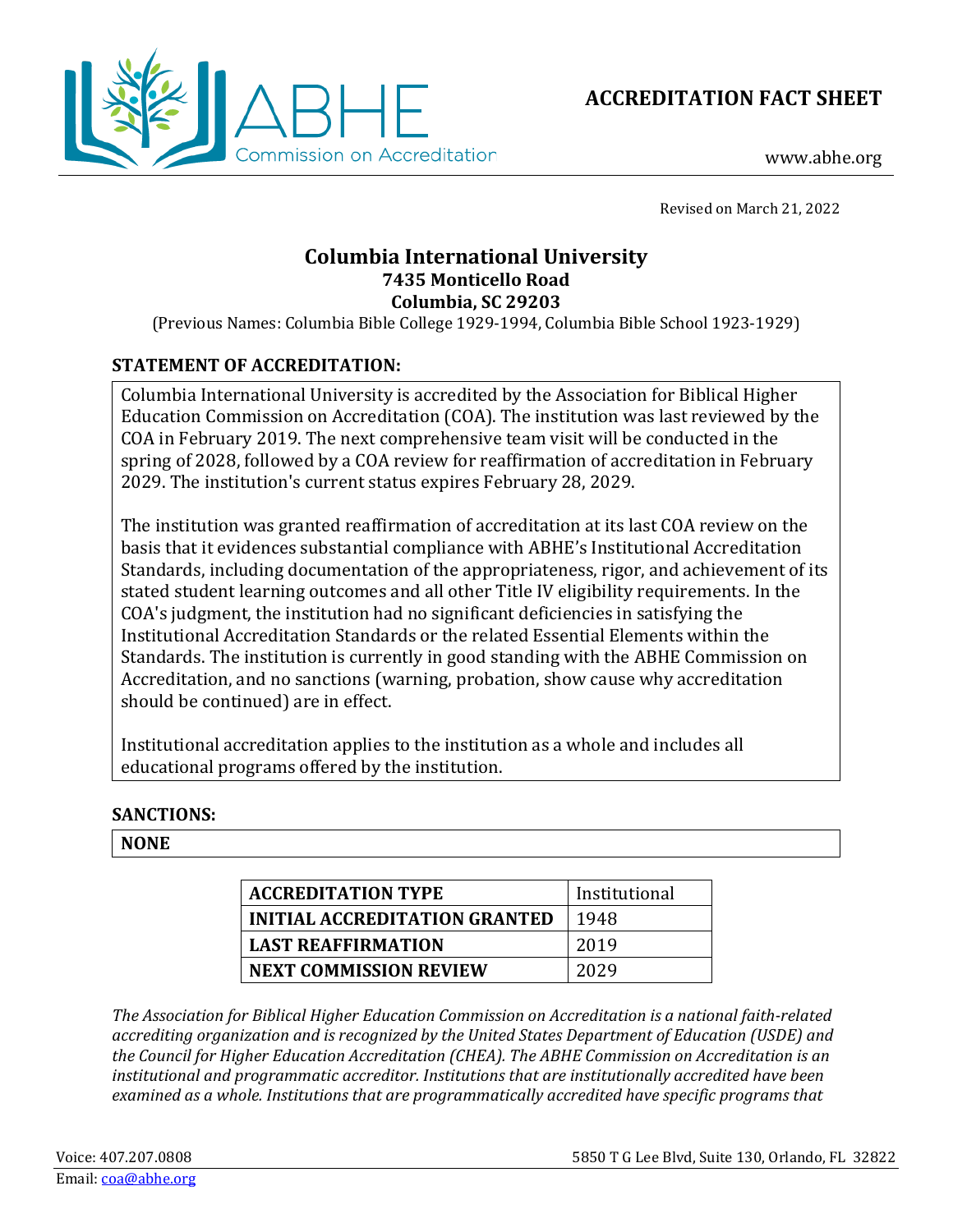*have been reviewed in light of ABHE standards. This statement of accreditation information is the Commission's official statement of an institution's accredited status.*

### **ACCREDITATION DECISIONS:**

| <b>DATE</b>   | <b>ACTION</b>                                                           |
|---------------|-------------------------------------------------------------------------|
| June 2021     | Approved substantive change to initiate Bachelor of Science in Nursing  |
| June 2020     | Approved substantive change to initiate Master in Public Administration |
| February 2018 | Granted reaffirmation of accreditation                                  |

*Includes the following: applicant status, candidate status, initial accreditation, reaffirmation of accreditation, sanction, substantive change approval - last 5 years. Please see the "Policy on Communication of Accreditation Decisions" in the COA Manual.*

### **APPROVED DELIVERY METHODS:**

| TYPE:                           | <b>APPROVAL:</b>                                        |
|---------------------------------|---------------------------------------------------------|
| Distance Education (online)     | The institution is authorized to offer up to 100% of an |
|                                 | academic program via distance education (online).       |
| <b>Correspondence Education</b> | The institution is authorized to offer up to 49% of an  |
|                                 | academic program via correspondence education.          |
| Competency-Based Education      | The institution is authorized to offer up to 49% of an  |
|                                 | academic program via competency-based education by      |
|                                 | the course/credit approach or direct assessment.        |

*Please see the "Policy on Alternative Academic Patterns" in the COA Manual.*

### **APPROVED OFF-CAMPUS LOCATIONS:**

| <b>TYPE</b>                | <b>ADDRESS</b>                                   |
|----------------------------|--------------------------------------------------|
| <b>Additional Location</b> | Hindenburgstrasse 36, 70825 Kortnal, Germany     |
| <b>Additional Location</b> | 4450 Broad River Road, Columbia, SC 29210        |
| <b>Extension Site</b>      | 100 Look Up Lodge Road, Travelers Rest, SC 29690 |
| <b>Extension Site</b>      | 7401 Monticello Road, Columbia, SC 29230         |
| <b>Extension Site</b>      | 2650 India Hook Road, Rock Hill, SC 29732        |
| <b>Extension Site</b>      | 2667 Bruton Blvd, Orlando, FL 32805              |

*A branch campus is an additional location of an institution that is geographically apart and independent of the main campus of the institution and (1) is permanent in nature;(2) offers courses in educational programs leading to a degree, certificate, or other recognized educational credential;(3) has its own faculty and administrative or supervisory organization; and (4) has its own budgetary and hiring authority. An additional location is a facility that is geographically apart from the main campus of the institution and at which the institution offers at least 50% of a program through classroom courses, hybrid courses, or a combination of both. An additional location may qualify as a branch campus and be subject to requirements pertaining to branch campuses. An extension site is an off-campus location where less than 50% of a degree program may be earned by classroom courses, hybrid courses, or a combination of both.*

| DEGREE/DIPLOMA/CERTIFICATE<br>PROGRAM (MAJOR/CONCENTRATION) |                           |
|-------------------------------------------------------------|---------------------------|
| Certificate                                                 | <b>Bible</b>              |
| Graduate Certificate                                        | <b>Bible and Theology</b> |

#### **APPROVED EDUCATIONAL PROGRAMS:**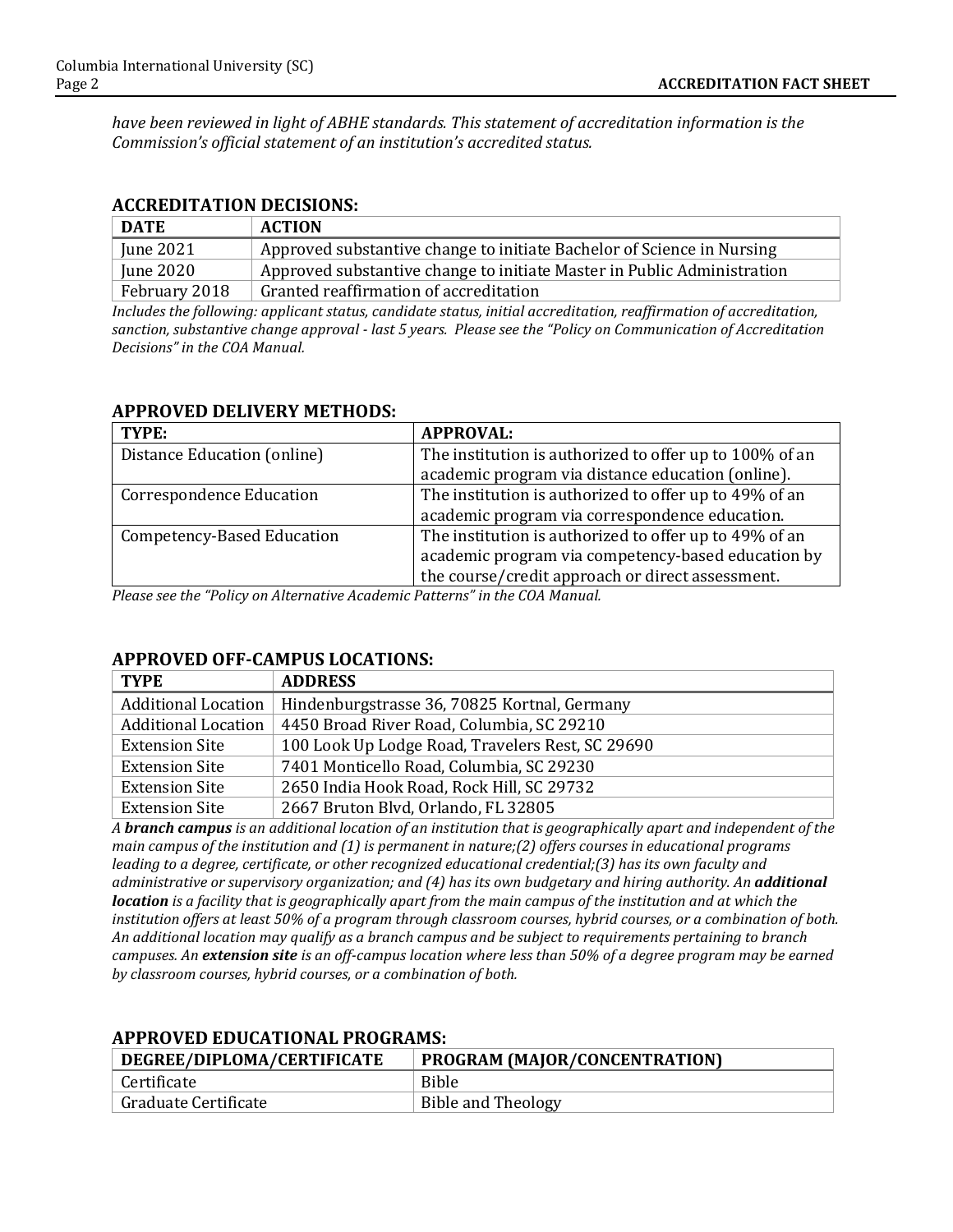| Post Graduate Certificate   | Marriage and Family Counseling                  |
|-----------------------------|-------------------------------------------------|
| <b>Associate of Arts</b>    | <b>Bible</b>                                    |
| Associate of Arts           | <b>Business Administration</b>                  |
| Associate of Arts           | <b>General Studies</b>                          |
| <b>Associate of Arts</b>    | Healthcare Administration                       |
| <b>Associate of Arts</b>    | <b>Human Services</b>                           |
| <b>Bachelor of Arts</b>     | English                                         |
| <b>Bachelor of Arts</b>     | Humanities                                      |
| <b>Bachelor of Arts</b>     | Music                                           |
| <b>Bachelor of Arts</b>     | Pastoral Theology                               |
| <b>Bachelor of Arts</b>     | Philosophy                                      |
| <b>Bachelor of Arts</b>     | Teaching English to Speakers of Other Languages |
| <b>Bachelor of Science</b>  | <b>Bible</b>                                    |
| <b>Bachelor of Science</b>  | <b>Bible Teaching</b>                           |
| <b>Bachelor of Science</b>  | <b>Biomedical Science</b>                       |
| <b>Bachelor of Science</b>  | <b>Business Administration</b>                  |
| <b>Bachelor of Science</b>  | Church Ministry                                 |
| <b>Bachelor of Science</b>  | Communication                                   |
| <b>Bachelor of Science</b>  | Digital Media and Cinema                        |
| <b>Bachelor of Science</b>  | Disaster Relief and Emergency Management        |
| <b>Bachelor of Science</b>  | <b>General Studies</b>                          |
| <b>Bachelor of Science</b>  | <b>Health Care Administration</b>               |
| <b>Bachelor of Science</b>  | <b>Human Services</b>                           |
| <b>Bachelor of Science</b>  | <b>Intercultural Studies</b>                    |
| <b>Bachelor of Science</b>  | <b>International Community Development</b>      |
| <b>Bachelor of Science</b>  | Media Arts                                      |
| <b>Bachelor of Science</b>  | Middle Eastern Studies                          |
| <b>Bachelor of Science</b>  | <b>Nursing</b>                                  |
| <b>Bachelor of Science</b>  | Psychology                                      |
| <b>Bachelor of Science</b>  | <b>Sports Management</b>                        |
| <b>Bachelor of Science</b>  | Social Media Strategist                         |
| <b>Bachelor of Science</b>  | <b>Teacher Education</b>                        |
| <b>Bachelor of Science</b>  | Youth Ministry, Family, and Culture             |
| <b>Education Specialist</b> |                                                 |
| <b>Master of Arts</b>       | <b>Addictions Counseling</b>                    |
| Master of Arts              | <b>Bible Exposition</b>                         |
| Master of Arts              | <b>Bible Teaching</b>                           |
| Master of Arts              | <b>Care and Counseling</b>                      |
| <b>Master of Arts</b>       | Chaplaincy                                      |
| Master of Arts              | Counseling                                      |
| Master of Arts              | Disaster Relief and Emergency Management        |
| Master of Arts              | <b>Global Migration Studies</b>                 |
| Master of Arts              | <b>Intercultural Studies</b>                    |
| Master of Arts              | <b>Ministry Studies</b>                         |
| Master of Arts              | Missiological Studies                           |
| Master of Arts              | <b>Muslim Christian-Relations</b>               |
| Master of Arts              | Teaching English to Speakers of Other Languages |
| Master of Arts              | <b>Theological Studies</b>                      |